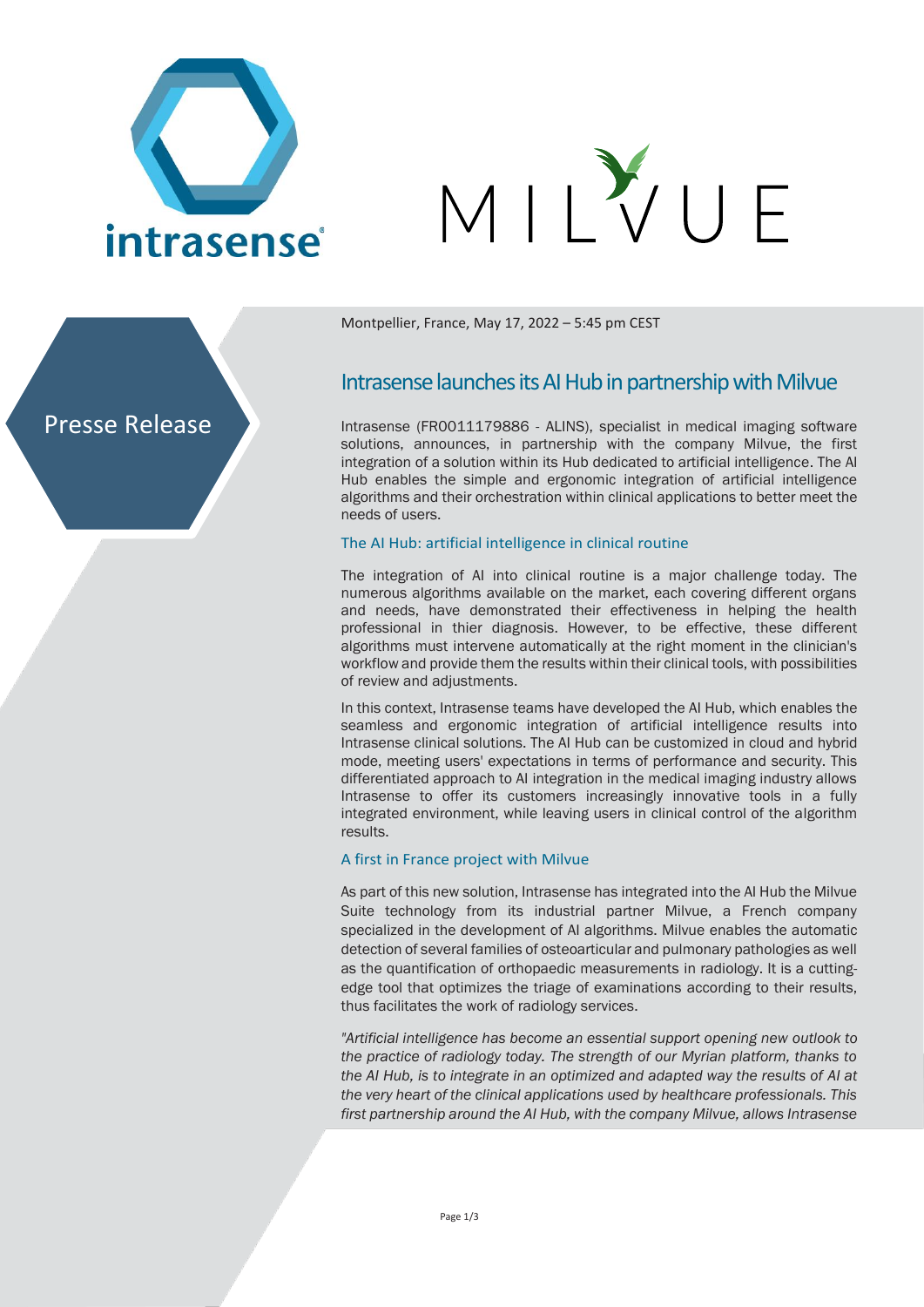



*to enrich its clinical catalogue and thus to offer its customers ever more relevant and efficient solutions. This project marks the beginning of a new series of partnerships aimed at further enriching our clinical offering in a dynamic market,"* said Nicolas Reymond, CEO of Intrasense.

Intrasense, whose innovation remains at the core of its DNA, is the first player in its field to offer a complete solution, enabling hybrid deployments, and directly integrated within radiologists' clinical tools. The AI Hub is now available for the Myrian® product line and will also be used in the new product line dedicated to oncology, currently under development.

#### About Intrasense

Founded in 2004, Intrasense develops and markets a unique medical device named Myrian®, a software platform facilitating and ensuring diagnosis, decision-making and therapeutic follow-up. Thanks to Myrian®, more than 1000 hospitals and clinics spread over 40 countries use a unique and integrated platform supporting all types of imaging modalities (MRI, scanner…). Enriched with expert clinical modules dedicated to specific pathologies and organs, Myrian® provides a universal medical image processing solution which can be fully integrated into any healthcare information system. Intrasense has 56 employees among which 16 are dedicated to Research & Development. Intrasense has been labelled 'innovative company' by the BPI and has invested more than 10 million euros in Research & Development since its creation. More information on: [www.intrasense.fr](http://www.intrasense.fr/)

### About Milvue

Artificial intelligence is the future of medicine. Tomorrow's physicians will have access to a suite of artificial intelligence tools, integrated into their work environment, to optimise patient care and provide access to predictive and personalised medicine. Milvue was founded in 2018 to address this perspective and helps physicians to be part of the AI revolution. The Milvue suite is the successful integration of cutting-edge deep learning algorithms into the daily medical workflow, providing reliable and seamless predictive analytics that make the physician's job easier. More than just predictive tools, Milvue solutions, created by and for physicians, address the priority issue of improving the efficiency of the healthcare system by optimizing both patient flow and costs. More information on:<https://milvue.com/>